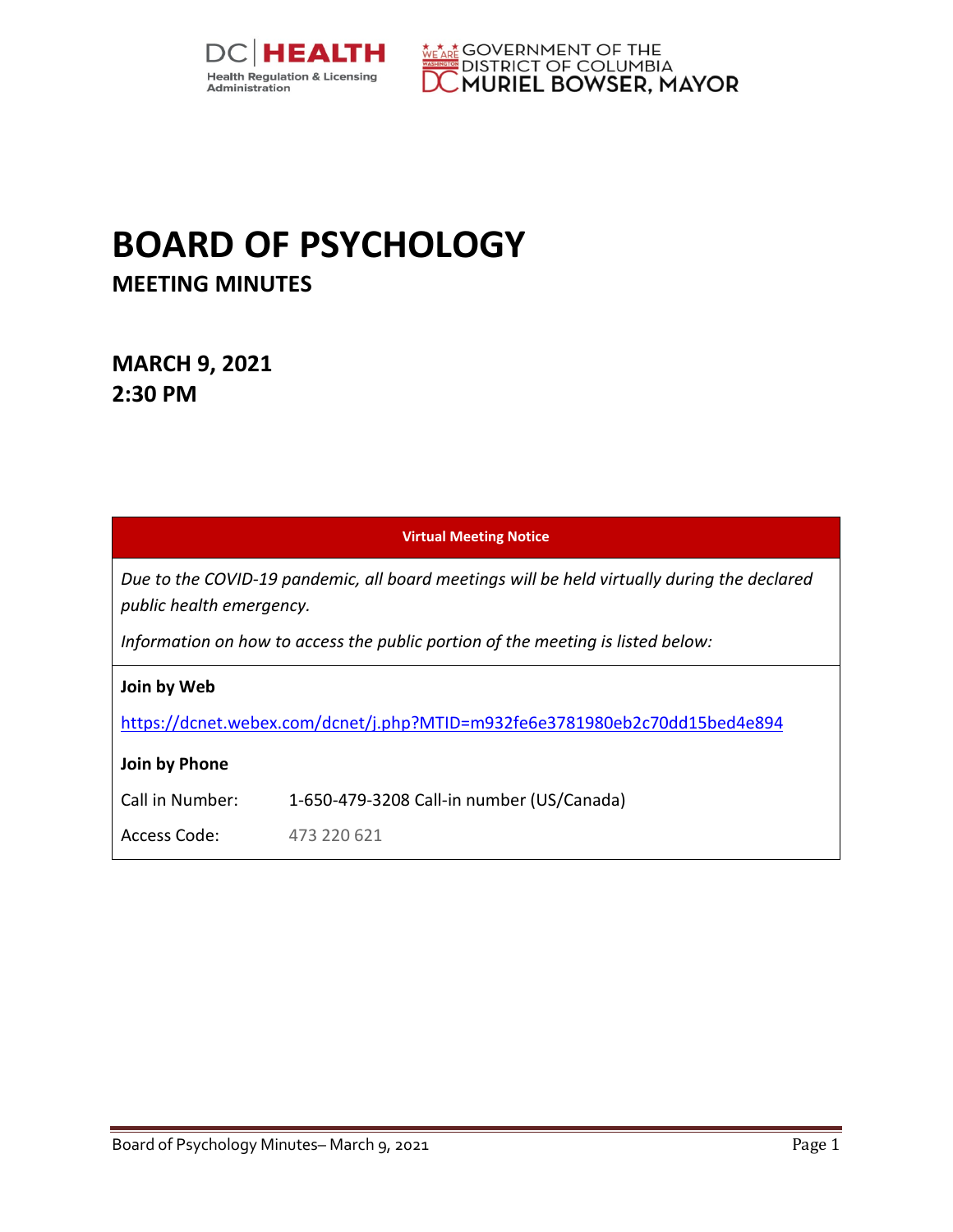



#### **OPEN SESSION AGENDA MARCH 9, 2021**

| Call to Order: 2:39 PM and a quorum was established. |                                                                    |  |
|------------------------------------------------------|--------------------------------------------------------------------|--|
|                                                      | <b>Roll Call:</b>                                                  |  |
|                                                      |                                                                    |  |
|                                                      | <b>Board Members:</b>                                              |  |
|                                                      | Anthony Jimenez, PhD - Chairperson                                 |  |
|                                                      | Eric Jones, PhD- Board Member                                      |  |
|                                                      | L. Hamilton Ferguson, MSA- Board Member                            |  |
|                                                      | Teresa Grant, PhD- Board Member                                    |  |
|                                                      | Joette James, PhD- Board Member                                    |  |
|                                                      | <b>HRLA Staff</b>                                                  |  |
|                                                      | Aisha Nixon, Executive Director                                    |  |
|                                                      | Fatima Abby, Health Licensing Specialist                           |  |
|                                                      | Carla Williams, Interim Board Attorney                             |  |
|                                                      | Christopher Boone, Board Attorney                                  |  |
|                                                      | Deb Moss, Board Investigator                                       |  |
|                                                      | Gregory Scurlock, Compliance Officer                               |  |
|                                                      | <b>Visitor</b>                                                     |  |
|                                                      | Matt Turner, PhD, Senior Director of Examination Services          |  |
| OS-0309-01                                           | <b>Approval of the Agenda</b>                                      |  |
|                                                      |                                                                    |  |
|                                                      |                                                                    |  |
|                                                      | <b>Board Action:</b>                                               |  |
|                                                      | Acceptance of the March 9, 2021 Open Session Agenda.               |  |
|                                                      | <b>Motion:</b>                                                     |  |
|                                                      | Motion made by Dr. Eric Jones to accept the March 9, 2021 Open     |  |
|                                                      | Session Agenda. Seconded by Dr. Teresa Grant.                      |  |
|                                                      |                                                                    |  |
|                                                      | Vote:                                                              |  |
|                                                      | Dr. Anthony Jimenez, Dr. Teresa Grant, Mr. L. Hamilton Ferguson    |  |
|                                                      | and Dr. Eric Jones voted in favor of the motion. The motion passed |  |
|                                                      | unanimously.                                                       |  |
|                                                      |                                                                    |  |
|                                                      | Ms. Joette James was not present during this matter.               |  |
| OS-0309-02                                           | <b>BOARD/DEPARTMENT'S REPORT</b>                                   |  |
|                                                      | <b>EXECUTIVE DIRECTOR'S REPORT</b>                                 |  |
|                                                      | DC Health/HRLA Operational status still remains<br>$\circ$         |  |
|                                                      | in teleworks posture due to COVID-19.                              |  |
|                                                      | Online licensure portal may be available to the<br>$\circ$         |  |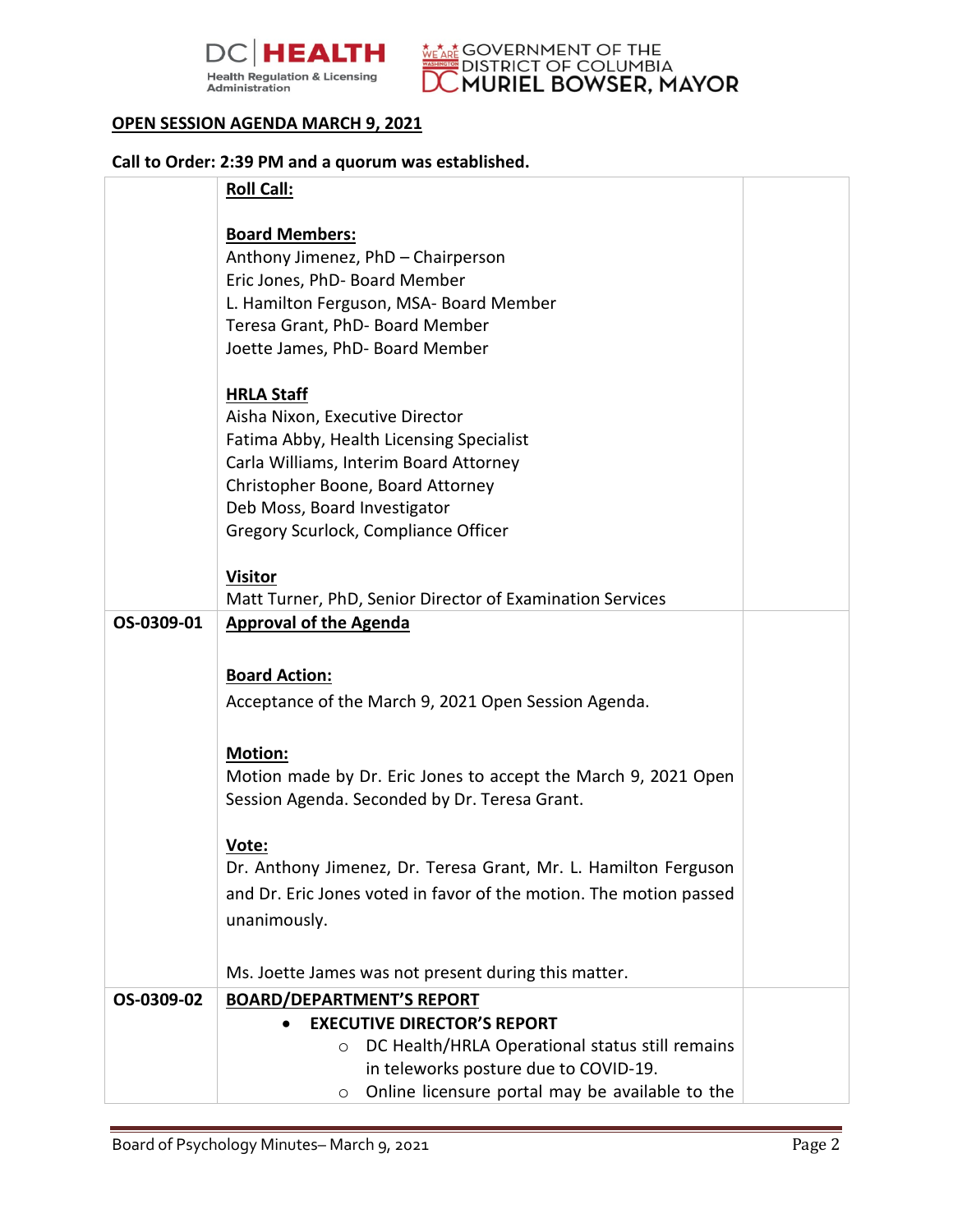



|            | public in April 2021.<br>Licensure Census: There are 1455 licensed<br>$\circ$<br>psychologists and 196 licensed psychology<br>associates.<br>$\circ$ Subcommittee will resume and a scheduling poll<br>will be sent to the subcommittee members.<br>Updates on vaccination were provided.<br>$\circ$<br>EPPP2 Beta Testing will be discuss during the<br>$\circ$<br>agenda.<br>The Council granted the Mayor authority to<br>$\circ$<br>extend D.C.'s public health emergency to May<br>20, 2021. At this time the Mayor has not |  |
|------------|----------------------------------------------------------------------------------------------------------------------------------------------------------------------------------------------------------------------------------------------------------------------------------------------------------------------------------------------------------------------------------------------------------------------------------------------------------------------------------------------------------------------------------|--|
|            | extended the waiver.                                                                                                                                                                                                                                                                                                                                                                                                                                                                                                             |  |
|            | <b>BOARD ATTORNEY'S REPORT</b>                                                                                                                                                                                                                                                                                                                                                                                                                                                                                                   |  |
|            | Additional update was provided on the Mayor's<br>$\circ$<br>Licensure Waiver which included an<br>Administrative Order 2021-004 that clarifies and<br>excludes health professionals who are not in<br>good standing in the District of Columbia from<br>obtaining a waiver of licensure requirement<br>pursuant to Administrative Order 2020-02.<br>PsyPact is currently under Congressional Review<br>$\circ$<br>which may end on March 15, 2021.                                                                               |  |
|            | <b>CHAIRPERSON'S REPORT</b>                                                                                                                                                                                                                                                                                                                                                                                                                                                                                                      |  |
|            | Dr. Jimenez followed up with ASPPB regarding<br>the meeting which addressed the continuing<br>education.                                                                                                                                                                                                                                                                                                                                                                                                                         |  |
| OS-0309-03 | <b>Open Session Minutes</b>                                                                                                                                                                                                                                                                                                                                                                                                                                                                                                      |  |
|            | <b>Board Action:</b><br>Consideration of the Open Session minutes from January 12, 2021<br>meeting.                                                                                                                                                                                                                                                                                                                                                                                                                              |  |
|            | Motion:<br>Motion made by Dr. Anthony Jimenez to accept the January 12,<br>2021 Open Session minutes. Seconded by Mr. Hamilton Ferguson.                                                                                                                                                                                                                                                                                                                                                                                         |  |
|            | Vote:<br>Dr. Anthony Jimenez, Dr. Joette James, Dr. Teresa Grant, Mr. L.<br>Hamilton Ferguson and Dr. Eric Jones voted in favor of the motion.<br>The motion passed unanimously.                                                                                                                                                                                                                                                                                                                                                 |  |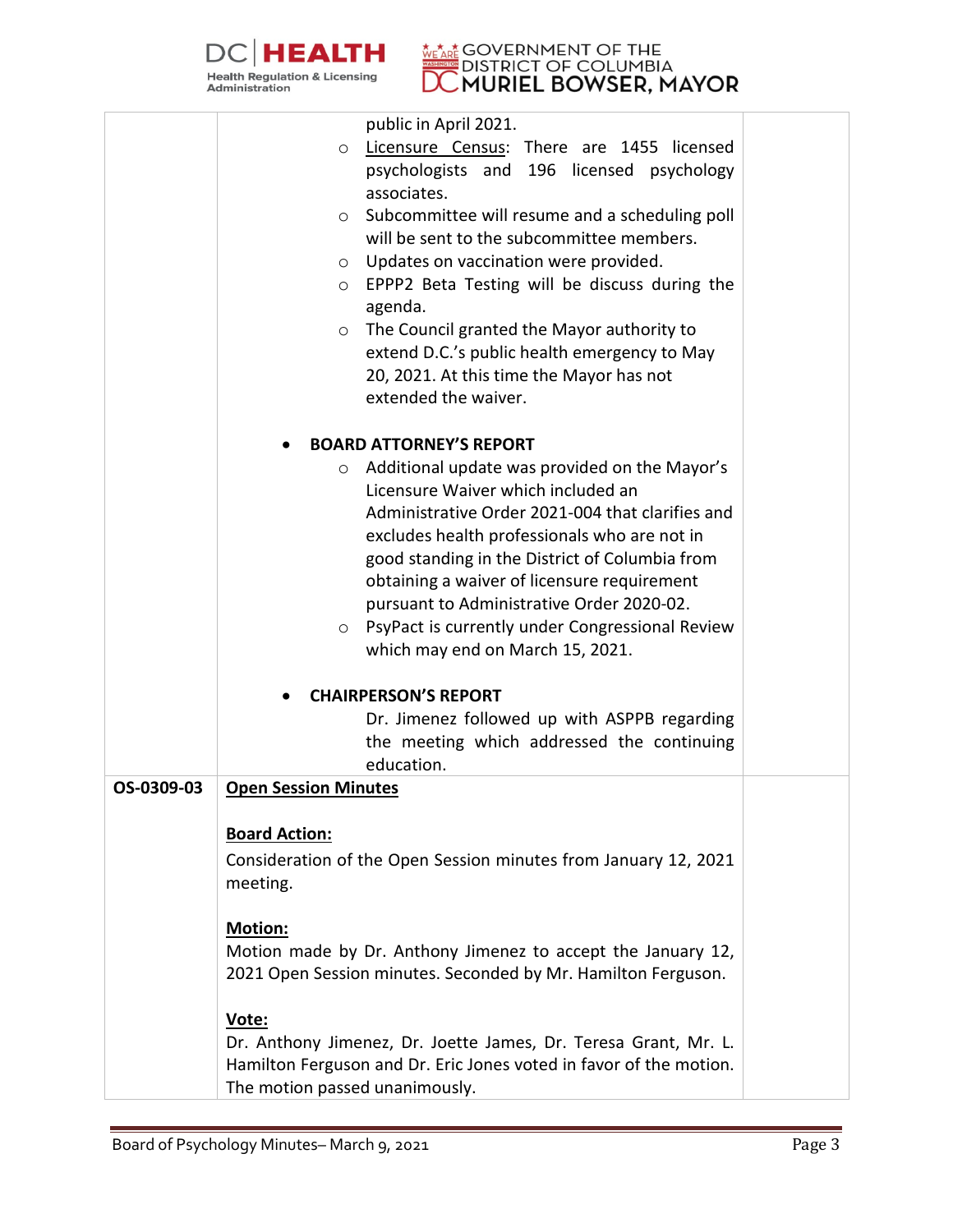



| OS-0309-04 | <b>Board Delegations:</b>                                                                                                                                                                                                                                                                                                                                                                                                                                                                                                                                                                                                                                                                                                                                                                                                                                                                                                                                                              |  |
|------------|----------------------------------------------------------------------------------------------------------------------------------------------------------------------------------------------------------------------------------------------------------------------------------------------------------------------------------------------------------------------------------------------------------------------------------------------------------------------------------------------------------------------------------------------------------------------------------------------------------------------------------------------------------------------------------------------------------------------------------------------------------------------------------------------------------------------------------------------------------------------------------------------------------------------------------------------------------------------------------------|--|
|            | <b>Board Action:</b><br>The Board is to continue to review the outlined delegated<br>authorities and determine whether to accept.                                                                                                                                                                                                                                                                                                                                                                                                                                                                                                                                                                                                                                                                                                                                                                                                                                                      |  |
|            | <b>Background:</b><br>As the Board of Psychology ("the Board") is limited in how often it<br>can meet, the Board has delegated various authorities to Board<br>staff to help accomplish the goal of public safety. These delegated<br>authorities are limited in nature and are intended to facilitate the<br>business of the Board in an efficient and expedient manner, while<br>at the same time ensuring public safety is maintained.                                                                                                                                                                                                                                                                                                                                                                                                                                                                                                                                              |  |
|            | <b>Motion:</b><br>Motion made by Dr. Joette James to approve the board delegation.<br>Seconded by Dr. Eric Jones.                                                                                                                                                                                                                                                                                                                                                                                                                                                                                                                                                                                                                                                                                                                                                                                                                                                                      |  |
|            | Vote:<br>Dr. Anthony Jimenez, Dr. Joette James, Dr. Teresa Grant, Mr. L.<br>Hamilton Ferguson and Dr. Eric Jones voted in favor of the motion.<br>The motion passed unanimously.                                                                                                                                                                                                                                                                                                                                                                                                                                                                                                                                                                                                                                                                                                                                                                                                       |  |
| OS-0309-05 | <b>Health Occupation Revision Act (HORA) Revision</b>                                                                                                                                                                                                                                                                                                                                                                                                                                                                                                                                                                                                                                                                                                                                                                                                                                                                                                                                  |  |
|            | <b>Board Action:</b><br>The Board is to review and revise the HORA related to the<br>professionals' scope of practices for psychology and psychology<br>associates.                                                                                                                                                                                                                                                                                                                                                                                                                                                                                                                                                                                                                                                                                                                                                                                                                    |  |
|            | <b>Background:</b><br>(16) (A) (i) "Practice of psychology" means the development and<br>application, with or without compensation, of scientific concepts,<br>theories, methods, techniques, procedures, and principles of<br>psychology to aid in the understanding, measuring, explaining,<br>predicting, preventing, fostering, and treating of abilities,<br>disabilities, attributes, or behaviors that are: (I) Principally<br>cognitive, such as aptitudes, perceptions, attitudes, or intelligence;<br>(II) Affective, such as happiness, anger, or depression; or As of<br>6/2015 28 (III) Behavioral, such as physical abuse. (ii) The term<br>"practice of psychology" includes: (I) Coaching, consulting,<br>counseling, and various types of therapy, such as behavior<br>therapy, group therapy, hypnotherapy, psychotherapy, and<br>marriage, couples, and family therapy; (II) Intellectual, personality,<br>behavioral, educational, neuropsychological, and psycho- |  |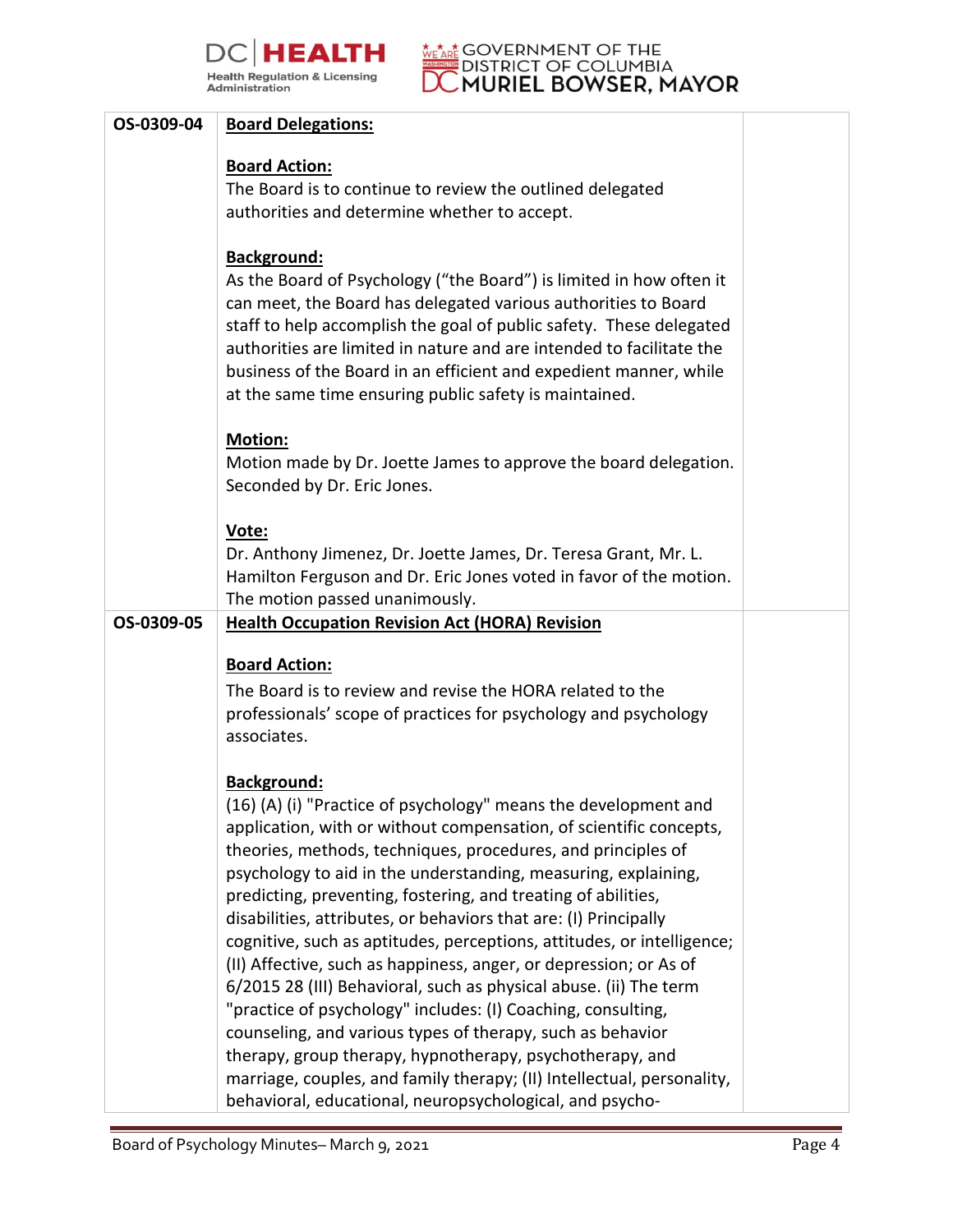

#### **GOVERNMENT OF THE DISTRICT OF COLUMBIA** MURIEL BOWSER, MAYOR

physiological testing; and (III) Professional activities, such as research, teaching, training, interviewing, assessment, evaluation, pharmacology, and biofeedback. (B) Nothing in this paragraph shall be construed as preventing or restricting the practice, services, or activities of: (i) An individual bearing the title of psychologist in the employ of an academic institution, research organization, or laboratory, if the psychology-based activities or services offered are within the scope of employment, are consistent with his or her professional training and experience, and provided within the confines of employment; [or] (ii) A school psychologist employed by and working in accordance with the regulations of the District of Columbia Board of Education.

§ 3-1209.06. Psychology associate. (a) A person who is engaged as a psychology associate in the District shall register with the Mayor, renew the registration as required by rule, and pay the required registration fee established by the Mayor. (b) A person registered to practice as a psychology associate may provide psychological services and activities while under the direct supervision of a psychiatrist, or a licensed psychologist with a doctoral degree in psychology. As of 6/2015 122 (c) A psychology associate shall have graduated from an accredited college or university with at least a Master's degree based on a program of studies primarily focusing on psychology, or a program judged by the Board to be substantially equivalent in subject matter and extent of training to a master's or doctoral degree in psychology. (d) The Mayor, pursuant to § 2-501 et seq., shall issue rules further setting forth the education and experience needed to qualify as a psychology associate.

(q) Unless authorized to practice psychology under this chapter, a person shall not use the words or terms "psychology," "psychologist", "psychology associate", or similar title or description of services with the intent to represent that the person practices psychology.

In January 2021, the Board Chair recommended to review and use the ASPPB scope of practice.

#### **Motion:**

Motion made by Dr. Eric Jones to adopt the ASPPB Model Act related to the scope of practices and requested the Board attorney incorporate teaching and research on the draft. Seconded by Dr. Teresa Grant.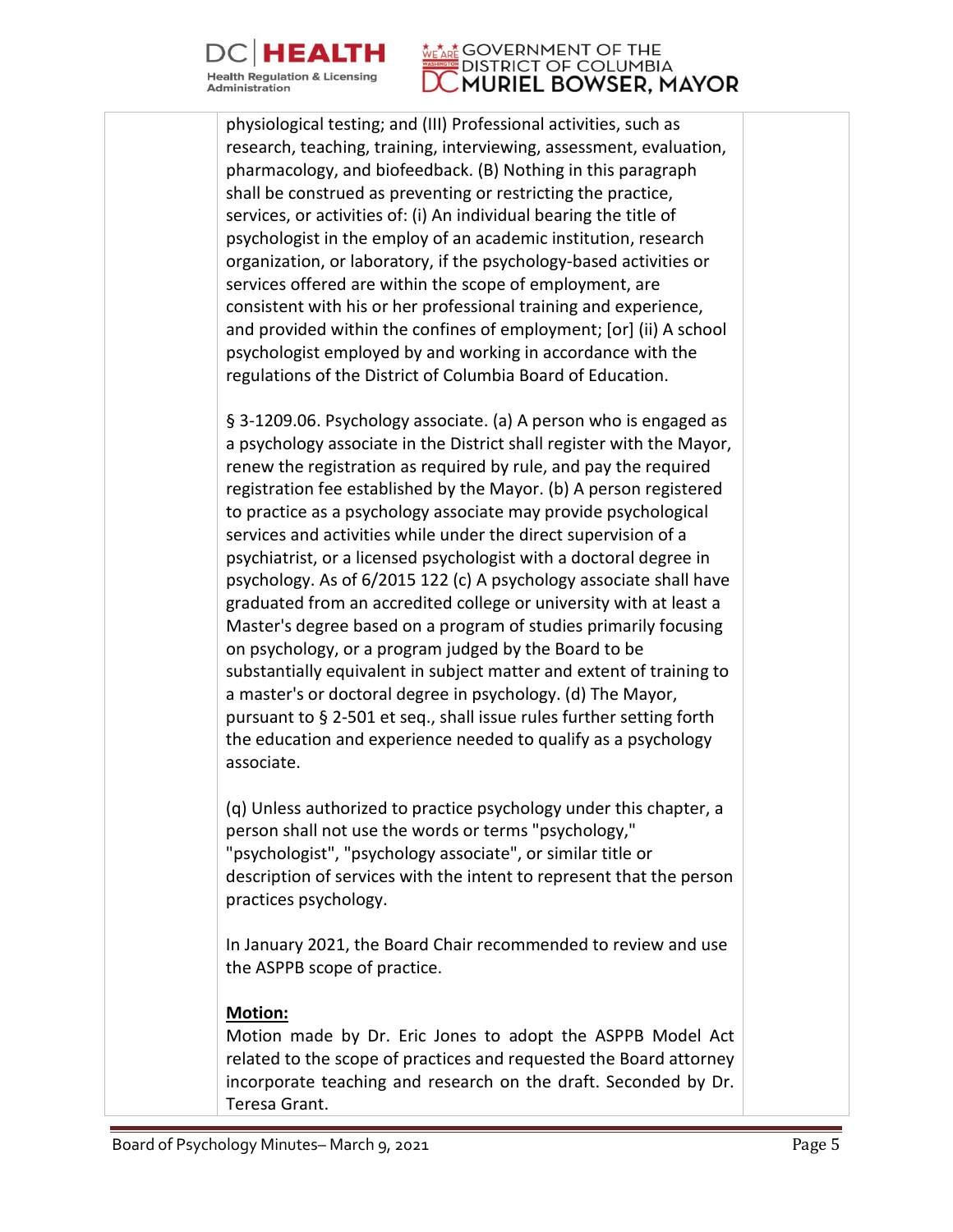



|            | Vote:<br>Dr. Anthony Jimenez, Dr. Joette James, Dr. Teresa Grant, Mr. L.<br>Hamilton Ferguson and Dr. Eric Jones voted in favor of the motion.<br>The motion passed unanimously.                                                                                                                                                                                                                                                                                                                                                                                                                                                                                                                                            |  |
|------------|-----------------------------------------------------------------------------------------------------------------------------------------------------------------------------------------------------------------------------------------------------------------------------------------------------------------------------------------------------------------------------------------------------------------------------------------------------------------------------------------------------------------------------------------------------------------------------------------------------------------------------------------------------------------------------------------------------------------------------|--|
| OS-0309-06 | <b>Public Concerns about EPPP2 (Part 2- Skills) Requirements</b>                                                                                                                                                                                                                                                                                                                                                                                                                                                                                                                                                                                                                                                            |  |
|            | <b>Board Action:</b><br>The Board is to review the concerns on the EPPP (Part 2-Skills)<br>requirements and determine whether to accept while under Beta<br>Phase with a '0' score.                                                                                                                                                                                                                                                                                                                                                                                                                                                                                                                                         |  |
|            | Background:<br>Applicant recently took the EPPP 2 exam and received a score of 0<br>(failed). According to ASPPB, the EPPP 2 is currently under Beta<br>Phase of the Exam. During this phase, candidates take the exam<br>and data is collected on each item. At the conclusion of the Beta<br>phase a team of experts will evaluate the data and determine the<br>passing score. Poor performing items are removed, and not used<br>in the calculation. The Beta Phase for the EPPP (Part 2-Skills) will<br>end on March 31 <sup>st</sup> , 2021. The applicant's score will be calculated<br>and reported as soon as possible after that date. In the meantime,<br>all EPPP (Part 2-Skills) scores will be listed as '0.' |  |
|            | <b>Motion:</b><br>Motion made by Dr. Teresa Grant to rescind the Board's EPPP Policy<br>Statement on the requirement of EPPP2 for psychology licensure<br>due to the delayed score and will move forward with the issuance<br>of licenses with the passing of EPPP 1 until EPPP 2 is fully<br>implemented by ASPPB. Seconded by Dr. Eric Jones.                                                                                                                                                                                                                                                                                                                                                                             |  |
|            | Vote:<br>Dr. Joette James, Dr. Teresa Grant, Mr. L. Hamilton Ferguson and<br>Dr. Eric Jones voted in favor of the motion. Dr. Jimenez voted nay.<br>The motion passed.                                                                                                                                                                                                                                                                                                                                                                                                                                                                                                                                                      |  |
| OS-0309-07 | <b>Question on Research Psychologist Role Related to Referrals</b>                                                                                                                                                                                                                                                                                                                                                                                                                                                                                                                                                                                                                                                          |  |
|            | <b>Board Action:</b><br>The Board is to review the questions, discuss, and determine if a<br>research psychologist can refer a client to their PCP for follow-up.<br><b>Background:</b>                                                                                                                                                                                                                                                                                                                                                                                                                                                                                                                                     |  |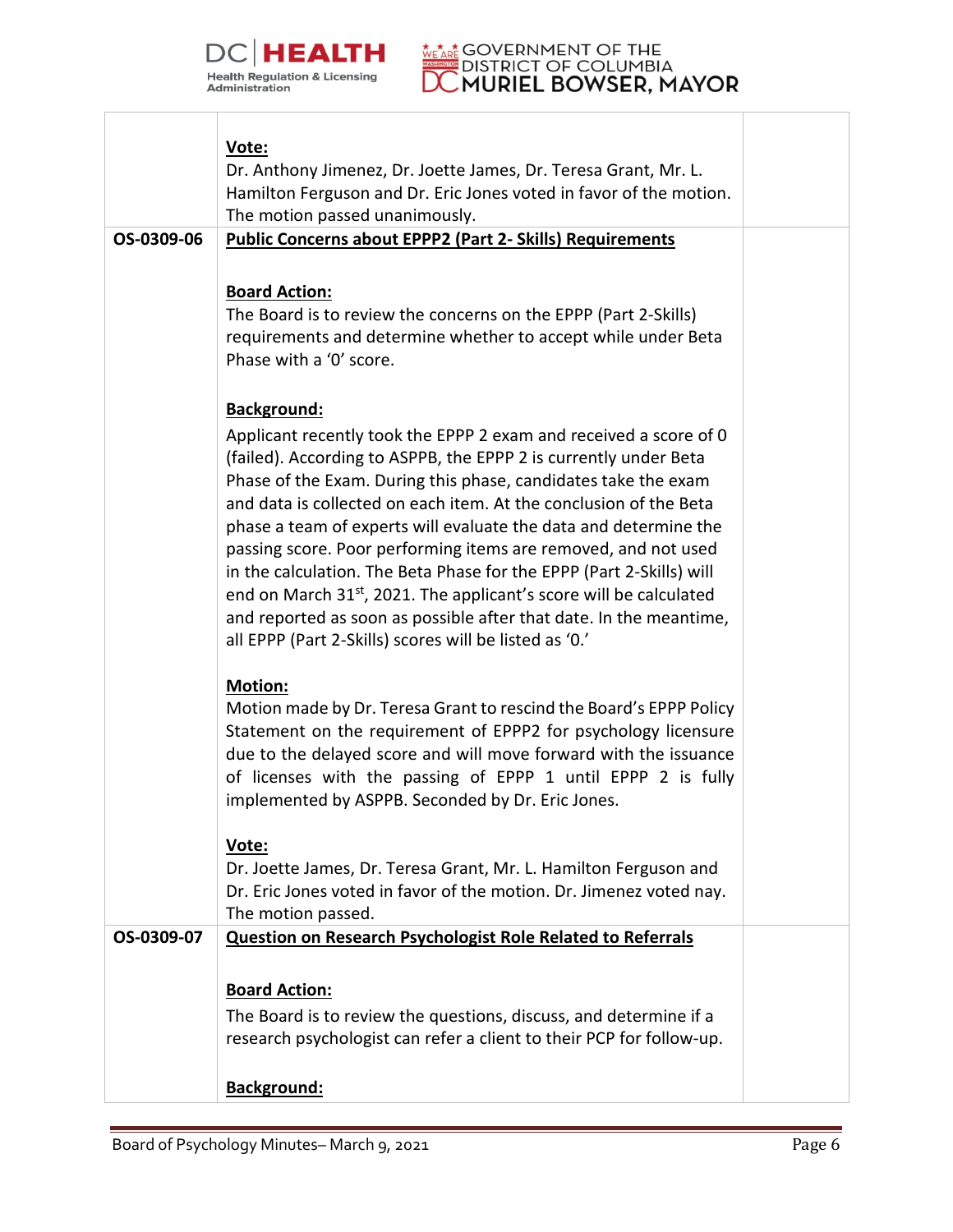



|            | The Board recently received a question from a psychologist<br>conducting research. They would like the Board to weigh in on if a<br>licensed psychologist who has not conducted an evaluation or<br>interacted with the client refer the client to follow-up with their                                                                                                                                                                                                                                                                                                                                               |  |
|------------|-----------------------------------------------------------------------------------------------------------------------------------------------------------------------------------------------------------------------------------------------------------------------------------------------------------------------------------------------------------------------------------------------------------------------------------------------------------------------------------------------------------------------------------------------------------------------------------------------------------------------|--|
|            | primary care provider (PCP). If this is allowed is oral<br>communication sufficient or is a written referral required.                                                                                                                                                                                                                                                                                                                                                                                                                                                                                                |  |
|            | Motion:<br>Motion made by Dr. Teresa Grant to delegate to Dr. Anthony<br>Jimenez and Dr. Joette James to draft a response to the question.<br>Seconded by Dr. Eric Jones.                                                                                                                                                                                                                                                                                                                                                                                                                                             |  |
|            | Vote:<br>Dr. Anthony Jimenez, Dr. Joette James, Dr. Teresa Grant, Mr. L.<br>Hamilton Ferguson and Dr. Eric Jones voted in favor of the motion.<br>The motion passed unanimously.                                                                                                                                                                                                                                                                                                                                                                                                                                      |  |
| OS-0309-08 | <b>Question on Postdoctoral Supervision in Foreign Country</b>                                                                                                                                                                                                                                                                                                                                                                                                                                                                                                                                                        |  |
|            | <b>Board Action:</b>                                                                                                                                                                                                                                                                                                                                                                                                                                                                                                                                                                                                  |  |
|            | The Board is to discuss this request and determine whether to<br>accept it.                                                                                                                                                                                                                                                                                                                                                                                                                                                                                                                                           |  |
|            | Background:                                                                                                                                                                                                                                                                                                                                                                                                                                                                                                                                                                                                           |  |
|            | A DC Psychology Associate (PsyA) licensee contacted the Board to<br>inquire whether the Board will accept postdoctoral hours obtained<br>via telepsychology under supervision of a psychologist who is<br>licensed in Saudi Arabia but not in DC. The supervision will be<br>happening in Saudi Arabia; the clients and the supervisor will be<br>physically in Saudi Arabia but the PsyA will be in DC. The PsyA will<br>ensure to obtain the license/credential requirements in Saudi<br>Arabia. However, before starting the postdoctoral hours, the PsyA<br>would like to know if those hours will be acceptable. |  |
|            | <b>Motion:</b><br>No motion was made. The Board indicated that the postdoctoral<br>psychological practice experience must be done in DC or other<br>state. The Board requested that the individual be referred to the<br>supervision regulations.                                                                                                                                                                                                                                                                                                                                                                     |  |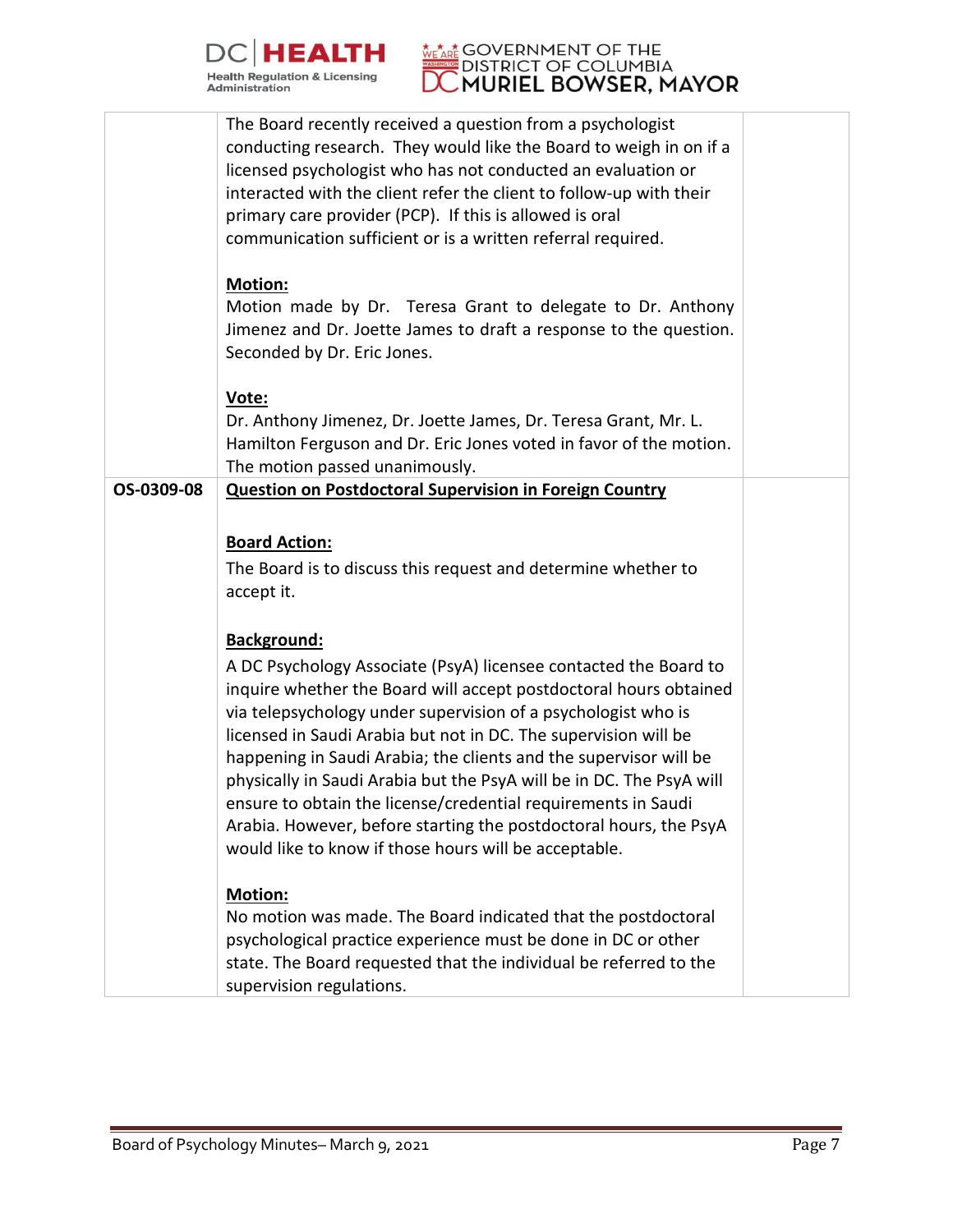



| OS-0309-09 | Question on Who can Diagnosis and/or Develop Treatment Plans                                                                            |  |
|------------|-----------------------------------------------------------------------------------------------------------------------------------------|--|
|            |                                                                                                                                         |  |
|            | <b>Board Action:</b>                                                                                                                    |  |
|            | The Board is to discuss the question and provided feedback.                                                                             |  |
|            |                                                                                                                                         |  |
|            | Background:                                                                                                                             |  |
|            | "Is either diagnosis or treatment planning reserved to independent<br>practitioners only? Or, may supervised professionals also perform |  |
|            | same? If the supervisees cannot perform them, how do they                                                                               |  |
|            | learn?                                                                                                                                  |  |
|            |                                                                                                                                         |  |
|            | <b>Motion:</b>                                                                                                                          |  |
|            | No formal motion was made. The Board stated that a psychology<br>associate would be able to diagnose and create treatment plans         |  |
|            | under the supervision of a licensed psychologist.                                                                                       |  |
| OS-0309-10 | <b>Telehealth- Supervision Guidance</b>                                                                                                 |  |
|            |                                                                                                                                         |  |
|            | <b>Board Action:</b>                                                                                                                    |  |
|            | To discuss and determine whether or not to extend the policy                                                                            |  |
|            | statement.                                                                                                                              |  |
|            | Background:                                                                                                                             |  |
|            | Due to the COVID-19 pandemic, the Mayor issued an                                                                                       |  |
|            | Administrative Order that waived licensure requirements and the                                                                         |  |
|            | allowance of telehealth.                                                                                                                |  |
|            | The Board drafted a guidance on tele-psychology and remote                                                                              |  |
|            | supervision during the COVID-19 Health Emergency policy                                                                                 |  |
|            | statement. This policy guidance governs practice and supervision                                                                        |  |
|            | from March 11, 2020 to December 31, 2020.                                                                                               |  |
|            | <b>Motion:</b>                                                                                                                          |  |
|            | Motion made by Dr. Eric Jones to extend the telehealth remote                                                                           |  |
|            | supervision policy to Board's January 2022 meeting. Seconded by                                                                         |  |
|            | Mr. Ferguson.                                                                                                                           |  |
|            |                                                                                                                                         |  |
|            | Vote:<br>Dr. Anthony Jimenez, Dr. Joette James, Dr. Teresa Grant, Mr. L.                                                                |  |
|            | Hamilton Ferguson and Dr. Eric Jones voted in favor of the motion.                                                                      |  |
|            | The motion passed unanimously.                                                                                                          |  |
| OS-0309-11 | <b>Continuing Education Requirement-Face-to-Face</b>                                                                                    |  |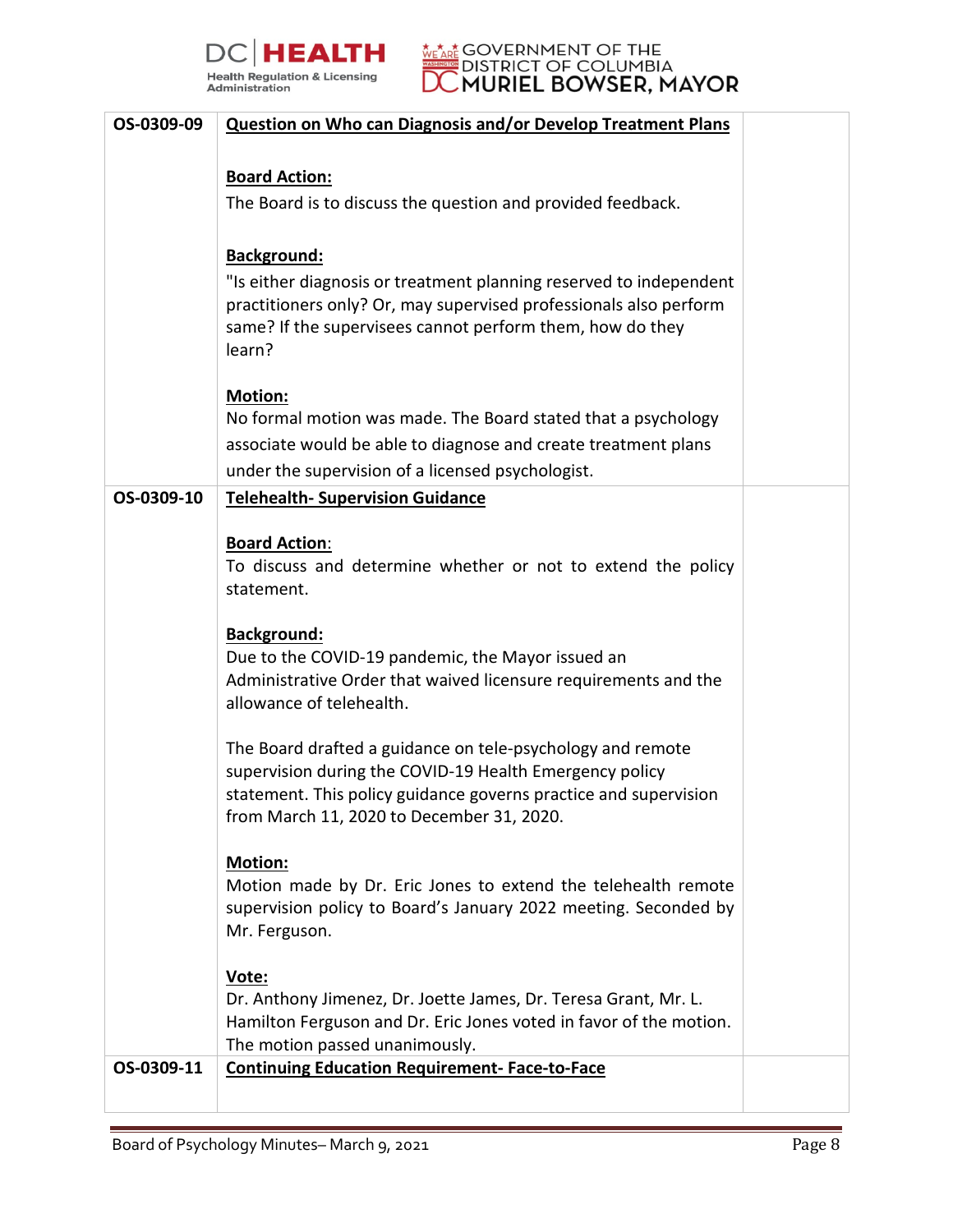

## **DISTRICT OF BOOK POINT PSYCHOLOGY**

### **Board Action:**

|            | To vote on whether to accept additional types of remote CEUs in<br>lieu of the 15 live CEUs that will be required to renew licensure by<br>December 31, 2021; how long to accept those additional types of<br>remote CEUs to satisfy the 15 live CEUs; and how many of the 15<br>live CEUs the Board will allow to be replaced by the additional<br>types of remote CEUs during that time.                                                                                                                                                                                                                                                                                                                                                                                                                                                                                                                                                           |  |
|------------|------------------------------------------------------------------------------------------------------------------------------------------------------------------------------------------------------------------------------------------------------------------------------------------------------------------------------------------------------------------------------------------------------------------------------------------------------------------------------------------------------------------------------------------------------------------------------------------------------------------------------------------------------------------------------------------------------------------------------------------------------------------------------------------------------------------------------------------------------------------------------------------------------------------------------------------------------|--|
|            | Background:<br>On Jan 4, 2021, emergency regulations were passed that provide<br>Boards with regulatory authority to modify their renewal CEU<br>requirements during extraordinary times, such as the current<br>coronavirus pandemic. The purpose of the emergency regulation<br>is to allow boards to accept remote courses (aka "online courses"<br>or "distance education") in lieu of live, face-to-face courses if the<br>Board determines that satisfying the live course requirement has<br>become unduly burdensome for its licensees during extraordinary<br>circumstances. This Board already accepts remote courses that are<br>conducted live, in real time; however, the emergency rule<br>authorizes Boards to accept other types of remote courses, such<br>as courses that are pre-recorded or provided on-demand, should it<br>deem them necessary. (Note: The emergency rule pertains to CEU<br>requirements for renewals, only.) |  |
|            | <b>Motion:</b><br>Motion made by Dr. Anthony Jimenez to allow the options for<br>individual to do the continuing education online via live program or<br>on demand for the remaining cycle. Seconded by Dr. Eric Jones                                                                                                                                                                                                                                                                                                                                                                                                                                                                                                                                                                                                                                                                                                                               |  |
|            | Vote:<br>Dr. Anthony Jimenez, Dr. Joette James, Dr. Teresa Grant, Mr. L.<br>Hamilton Ferguson and Dr. Eric Jones voted in favor of the motion.<br>The motion passed unanimously.                                                                                                                                                                                                                                                                                                                                                                                                                                                                                                                                                                                                                                                                                                                                                                     |  |
| OS-0309-12 | <b>Clarification on Continuing Education Requirements for</b><br><b>Psychology Associate Reactivation/Reinstatement</b>                                                                                                                                                                                                                                                                                                                                                                                                                                                                                                                                                                                                                                                                                                                                                                                                                              |  |
|            | <b>Board Action:</b><br>The Board is to review the Executive Office of Mayor's<br>recommendation and determine whether to accept the<br>recommendation presented.<br><b>Background:</b>                                                                                                                                                                                                                                                                                                                                                                                                                                                                                                                                                                                                                                                                                                                                                              |  |
|            | Executive Office of Mayor would like to know if a cap can be<br>inserted on the continuing education for individual who have been                                                                                                                                                                                                                                                                                                                                                                                                                                                                                                                                                                                                                                                                                                                                                                                                                    |  |